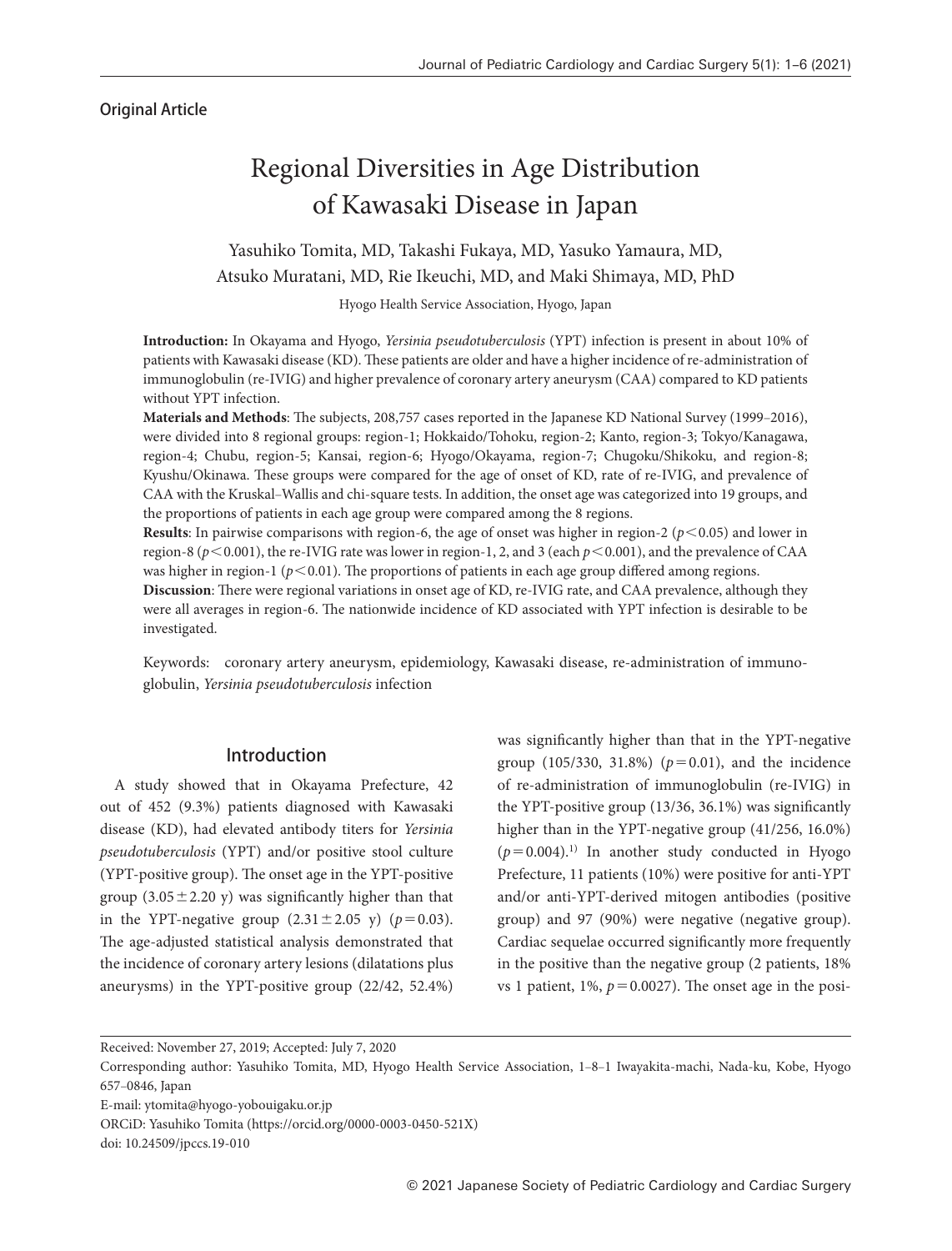tive group was not signicantly higher than that in the negative group (mean age:  $29 \text{ m}$  vs  $24 \text{ m}$ ,  $p = 0.26$ ).<sup>2)</sup>

There has been no report of the prevalence of YPT infection among KD patients outside Okayama and Hyogo. Some believe that YPT infection is eccentrically localized in some parts of the Seto Inland Sea coast.

The purpose of this study was to address the following issues:

1. While the regional differences in the prevalence of KD have already been reported, no study has examined regional differences in the age distribution, incidence of re-IVIG, and prevalence of coronary artery aneurysms (CAA).

2. If YPT infection is only distributed in a limited area, the onset age of KD in that area may be high, and re-IVIG and CAA may occur more frequently.

#### Materials and Methods

Of a total of 208,907 KD cases reported in the 16th to 24th National Survey of KD (1999-2016), 208,757 cases reported from the affected prefectures with available data on the age of onset of KD were included in this study.

This study was conducted with the data from the nationwide survey of KD, with the assistance of Prof. Yoshikazu Nakamura, Jichi Medical University.

1. First, we analyzed data from 47 prefectures over 18 years. Next, the cases were divided into 8 groups according to the region of residence, and the analysis was performed separately for three periods: 1999–2004, 2005-2010, and 2011-2016. Finally, a full-term (18 years) analysis was conducted for the 8 regions.

2. The 8 regions were as follows: region-1: Hokkaido/ Tohoku (prefecture code number in Japan: 1, 2, 3, 4, 5, 6, and 7), region-2: Kanto (8, 9, 10, 11, and 12), region-3: Tokyo/Kanagawa (13 and 14), region-4: Chubu (15, 16, 17, 18, 19, 20, 21, 22, and 23), region-5: Kinki (24, 25, 26, 27, 29, and 30), region-6: prefectures from which YPT infection with KD symptoms was reported (28 and 33), region-7: Chugoku/Shikoku (31, 32, 34, 35, 36, 37, 38, and 39), region-8: Kyushu/Okinawa (40, 41, 42, 43, 44, 45, 46, and 47). In addition, the same analysis was conducted after adding Hiroshima to region-6 (28, 33, and 34). We initially planned to have the following regions: Hokkaido, Tohoku, Kanto, Chubu, Kansai, Chugoku, Shikoku, and Kyushu/Okinawa. However, we put Okayama and Hyogo together into one region, and, since the Kanto region had too many patients in one region, divided it into two parts, Tokyo/Kanagawa, where population density was higher, and defined the rest of the Kanto region as Kanto region for convenience. In addition, since Hokkaido alone had only a small number of patients, we combined it with the neighboring Tohoku region for the Hokkaido/Tohoku region. Similarly, since Chugoku and Shikoku alone had a small number of patients, they were combined into Chugoku/ Shikoku region.

3. The following analyses were conducted:

Analysis of onset age distribution.

The mean and median age (in days) of onset and the proportion of patients aged  $\leq 1$  year and/or  $\geq 1$  year in 8 regions were compared by the Kruskal-Wallis and chi-square tests with Bonferroni correction.

The age of onset was categorized into 19 groups in month to determine the diversity of age distribution across 8 regions. The 19 groups were:  $0-2$ ,  $3-5$ ,  $6-8$ ,  $9-11$ , 12‒14, 15‒17, 18‒20, 21‒23, 24‒29, 30‒35, 36‒41, 42‒47, 48–59, 60–71, 72–83, 84–95, 96–107, 108–119, and  $\geq$ 120 months. The difference in the distribution of the 19 age groups was compared between each region and the other 7 regions by the chi-square test.

The re-IVIG rate for patients treated with IVIG was analyzed by the chi-square test.

CAA was divided into acute (within one month after onset) and chronic (persisting for more than one month after onset) cases, and the prevalence of each type of CAA were compared by the chi-square test.

All significant differences  $(p \text{ values})$  mentioned in this report were adjusted for multiple comparisons with Bonferroni correction.

The statistical software used in this study was SPSS (IBM) and Microsoft Excel add-in software (SSRI).

## Results

1. In the analysis of onset age in 47 prefectures over an 18-year period, the mean value ranged from 738 to 989 days, and the median from 548.5 to 840 days. Seven out of the eight prefectures in region-8 (Kyushu/Okinawa) were included in the 15 areas with the lowest onset age. On the other hand, 5 out of the 5 prefectures in region-3 (Kanto) were included in the 15 areas with the highest onset age. Re-IVIG rate ranged from 10.5% to 24.2%. The prevalence of acute and chronic CAA ranged from 0.8% to 3.7% and from 0.4% to 2.6%, respectively. Five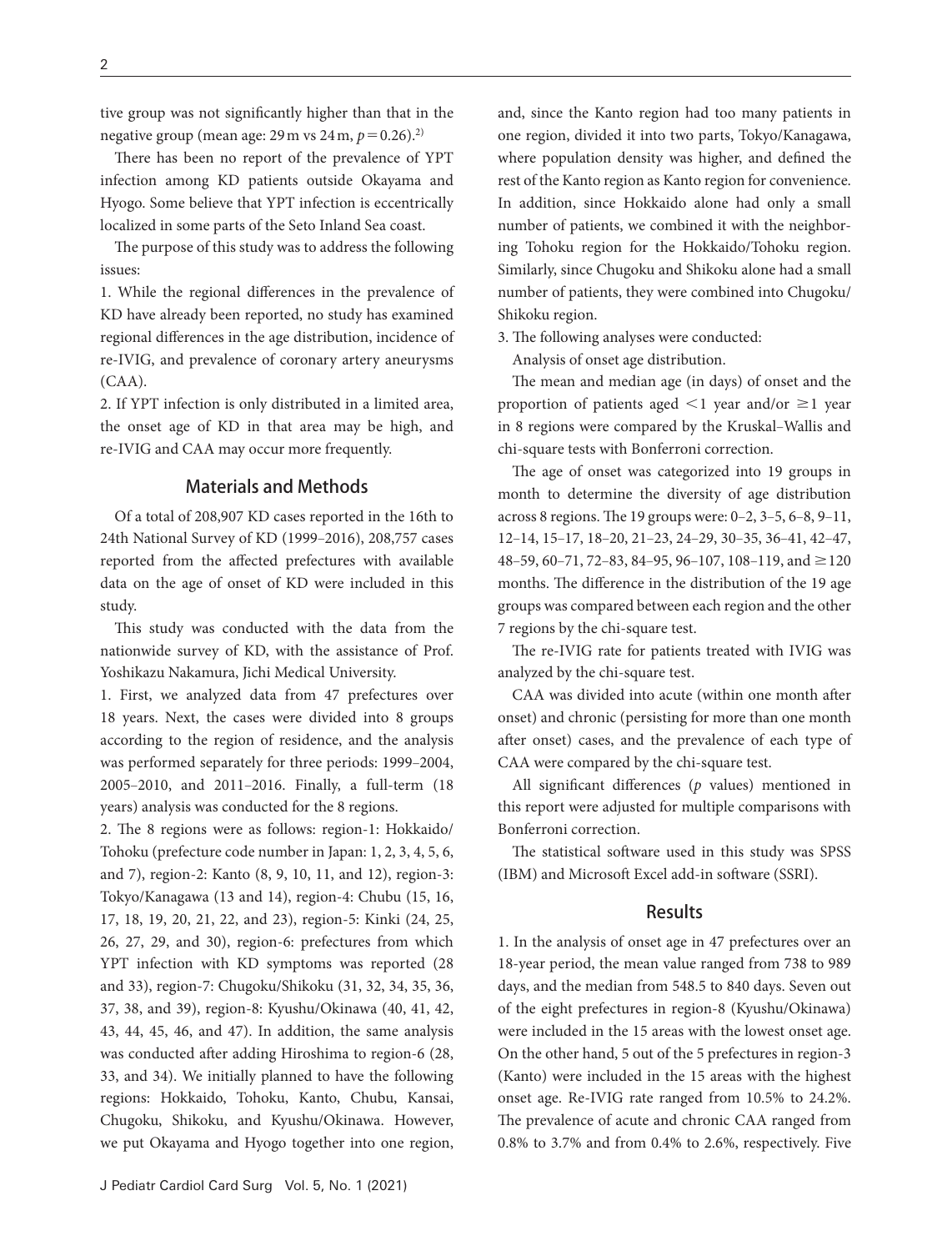out of the 7 prefectures in region-1 (Hokkaido and Tohoku), and 6 out of the 8 prefectures in region-8 (Kyushu/Okinawa) were included in the 15 areas with the highest prevalence of CAA. A significant variation was observed in the number of patients across prefectures, ranging from a minimum of 748 to a maximum of 21,497, probably due to uneven distribution of the population, during the 18-year period.

2. When the data from 8 regions were analyzed separately for 3 periods, many findings were observed over time, but some of them were already known findings. $3-5$ ) Specifically, over time, the number of patients mean and median age, proportion of patients aged  $\geq$  1 year and re-IVIG rate increased while the prevalence of CAA decreased.

3. When the data from 8 regions were analyzed over the entire18 year period, the mean and median ages of KD onset were significantly different among 8 regions (*p*<0.001). Region-2 had the highest mean and median ages, and region-8 had the lowest. In pairwise comparisons between region-6 and other regions, the onset age in region-6 was lower than that in region 2 ( $p < 0.05$ ) and higher than that in region-8 ( $p$ <0.001), with no significant differences as compared to the other regions (region-1, 3, 4, 5, and 7).

The proportion of patients aged  $\geq$  1 year was also sig-

Table 1 Charastaristics of patients with Kawasaki disease in 8 regions

|             | Mean onset<br>age (day) | Median onset<br>age (day) | $≥1$ y. (%) | $Re-IVIG^{+}$ (%) | Acute phase<br>$CAA$ <sup><math>\pm</math></sup> (%) | <b>Residual CAA</b><br>(%) | n       |
|-------------|-------------------------|---------------------------|-------------|-------------------|------------------------------------------------------|----------------------------|---------|
| Region-1    | 950.7                   | 739.5                     | 75.68       | $14.09***$        | $2.08***$                                            | $1.60***$                  | 20.726  |
| Region-2    | $981.5*$                | $771.0*$                  | $78.10*$    | $15.32***$        | 1.45                                                 | 1.12                       | 33.930  |
| Region-3    | 951.6                   | 749.5                     | 76.15       | $15.29***$        | 1.37                                                 | 1.01                       | 38.276  |
| Region-4    | 959.7                   | 766.0                     | 76.70       | 17.19             | 1.38                                                 | 1.03                       | 36.565  |
| Region-5    | 960.6                   | 766.0                     | 76.45       | $15.63**$         | 1.67                                                 | 1.14                       | 28,457  |
| Region-6    | 954.8                   | 755.0                     | 76.10       | 16.99             | 1.41                                                 | 1.10                       | 12,802  |
| Region-7    | 942.4                   | 738.0                     | 75.35       | 17.90             | 1.56                                                 | 1.09                       | 15.130  |
| Region-8    | $913.9***$              | $716.0***$                | 74.68***    | 18.11             | $1.89*$                                              | 1.40                       | 22,871  |
| All regions | 954.4                   | 753.0                     | 76.14       | 16.16             | 1.61                                                 | 1.19                       | 208.757 |

Region-1: Hokkaido/Tohoku, Region-2: Kanto, Region-3: Tokyo/Kanagawa, Region-4: Chubu, Region-5: Kinki, Region-6: Hyogo/ Okayama, Region-7: Chugoku/Shikoku, Region-8: Kyushu/Okinawa. Re-IVIG†: re-administration of intra-venous immunoglobulin CAA‡: coronary artery aneurysm \*:  $p$ <0.05, \*\*:  $p$ <0.01, \*\*\*:  $p$ <0.001 (green: low values; red: high values) (significant differences between region-6 and other regions)

| Age         | $0-2m$      | 3–5 m              | $6-8m$             | $9 - 11m$   | 12–14 m     | 15–17 <sub>m</sub> | 18-20 <sub>m</sub> | $21 - 23m$   | $24 - 29m$  |
|-------------|-------------|--------------------|--------------------|-------------|-------------|--------------------|--------------------|--------------|-------------|
| Region-1    | 0.0708      | 0.2511             | 0.3096             | $0.3460***$ | $0.2841***$ | 0.2640             | 0.2403             | $0.2088***$  | 0.1860      |
| Region-2    | $0.0673***$ | $0.2405***$        | 0.2997             | 0.3201      | 0.2702      | 0.2609             | 0.2370             | 0.2182       | $0.1808***$ |
| Region-3    | 0.0766      | 0.2500             | 0.2990             | 0.3325      | 0.2763      | 0.2623             | 0.2402             | 0.2244       | 0.1880      |
| Region-4    | 0.0722      | 0.2587             | $0.2953**$         | $0.3104***$ | $0.2534***$ | 0.2634             | 0.2422             | 0.2236       | 0.1917      |
| Region-5    | 0.0748      | 0.2567             | $0.2915***$        | 0.3217      | 0.2692      | 0.2529             | 0.2331             | 0.2205       | 0.1913      |
| Region-6    | 0.0750      | 0.2562             | 0.3125             | 0.3165      | 0.2809      | 0.2484             | 0.2478             | 0.2084       | 0.1906      |
| Region-7    | 0.0793      | $0.2668**$         | $0.3159**$         | 0.3291      | 0.2681      | 0.2631             | 0.2361             | 0.2213       | 0.1922      |
| Region-8    | $0.0813***$ | $0.2714***$        | $0.3243***$        | $0.3409***$ | $0.2854***$ | 0.2650             | 0.2436             | 0.2242       | 0.1944      |
| All regions | 0.0741      | 0.2549             | 0.3033             | 0.3262      | 0.2718      | 0.2606             | 0.2396             | 0.2199       | 0.1889      |
|             |             |                    |                    |             |             |                    |                    |              |             |
| $30 - 35m$  | $36 - 41m$  | 42-47 <sub>m</sub> | 48-59 <sub>m</sub> | $60 - 71 m$ | 72-83m      | 84-95 m            | 96-107m            | $108 - 119m$ | $120m -$    |
| 0.1571      | 0.1342      | 0.1152             | 0.0874             | 0.0543      | 0.0273      | 0.0166             | 0.0095             | 0.0056       | 0.0093      |
| 0.1580      | 0.1292      | 0.1211             | 0.0940             | 0.0561      | $0.0331***$ | $0.0193***$        | 0.0102             | 0.0062       | 0.0082      |
| 0.1575      | 0.1318      | 0.1154             | 0.0921             | 0.0535      | 0.0297      | 0.0167             | 0.0085             | 0.0055       | 0.0074      |
| 0.1579      | 0.1367      | 0.1213             | 0.0938             | 0.0568      | 0.0292      | 0.0147             | 0.0087             | 0.0054       | 0.0078      |
| $0.1708***$ | 0.1337      | 0.1173             | 0.0914             | 0.0538      | 0.0284      | 0.0161             | 0.0091             | 0.0055       | 0.0091      |
| 0.1640      | 0.1283      | 0.1214             | 0.0869             | 0.0566      | 0.0289      | 0.0169             | 0.0081             | 0.0043       | 0.0098      |
| 0.1589      | 0.1338      | 0.1104             | 0.0901             | 0.0527      | 0.0266      | 0.0143             | 0.0096             | 0.0053       | 0.0090      |
| 0.1609      | 0.1340      | $0.1053***$        | 0.0856             | $0.0471***$ | $0.0252**$  | 0.0146             | 0.0088             | 0.0050       | 0.0074      |
| 0.1603      | 0.1329      | 0.1165             | 0.0910             | 0.0541      | 0.0290      | 0.0163             | 0.0091             | 0.0055       | 0.0083      |

Table 2 The rates of each onset age group in 8 regions

\*\*: *p*<0.01, \*\*\*: *p*<0.001 (green: low values; red: high values)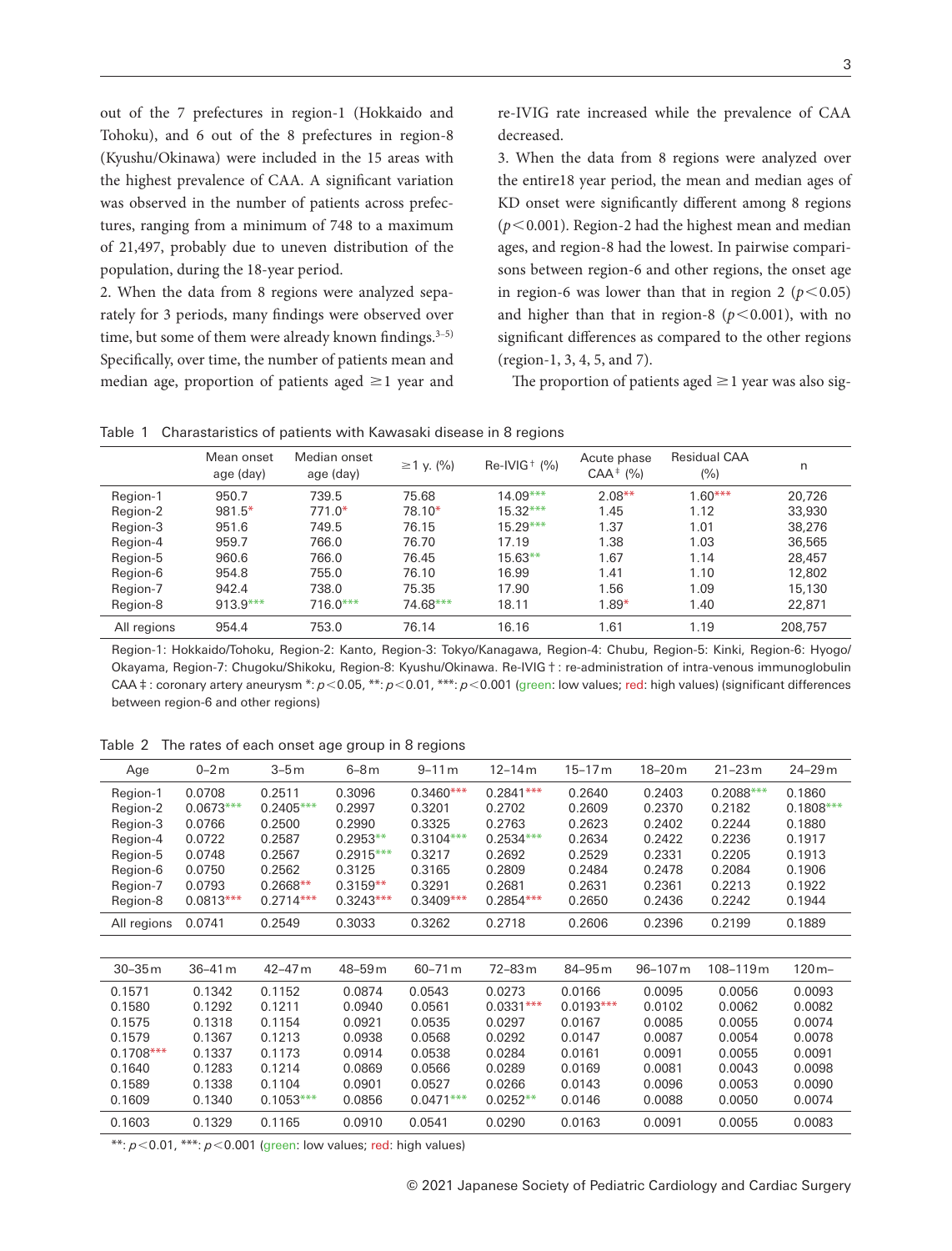





In region-2, the proportions of 0-5, and 24-29 months were low  $(p<0.001)$  and that of 72-95 months was high (*p*<0.001). Region-8 had a high proportion of 0–14 months  $(p<0.001)$  and low proportions of 42‒47 and 60‒71 months (*p*<0.001), compared with the other 7 regions.

nificantly higher in region-2 ( $p < 0.05$ ) and significantly lower in region-8 ( $p < 0.001$ ) compared to region-6.

Re-IVIG rate was lower in region-1, 2, 3 (each  $p < 0.001$ ) and 5 ( $p < 0.01$ ) compared to region-6.

The prevalence of CAA was higher in region-1 for both acute ( $p < 0.01$ ) and chronic cases ( $p < 0.001$ ) compared to region-6 (Table 1).

The same result was obtained when Hiroshima Prefecture-33 was added to region-6. The comparison of the distribution of the 19 onset age groups among regions showed many significant differences. In region-1, the proportion of 9-14 months was high and that of 21-23 months was low (each  $p < 0.001$ ). In region-2, the proportions of 0–5 and 24–29 months were low and that of 72–95 months was high ( $p < 0.001$ ). Region-3 was generally average. In region-4, the proportion of 9–14 months was low  $(p<0.001)$ . Region-5 had a low proportion of 6‒8 months and a high proportion of 30‒35 months (*p*<0.001). Region-6 was generally average. Region-7 had a high proportion of  $3-8$  months  $(p<0.01)$ . Region-8 had a high proportion of 0–14 months and low proportions of 42–47 and 60–71 months ( $p < 0.001$ ), (Table 2; Figs. 1‒3).





In region-1, the proportion of 9-14 months was high (*p*<0.001). The mean and median ages were low. In region-4, the proportion of 9–14 months was low (*p*<0.001), compared with the other 7 regions.



Fig. 3 The onset age distribution in region-6 versus the other 7 regions In region-6, no significant differences were found in any age group.

## **Discussion**

## Interpretation and Speculation of Regional Characteristics

Many regional differences were found in the comparison of the onset age, re-IVIG rate and CAA prevalence in KD patients, however, no significant relationship was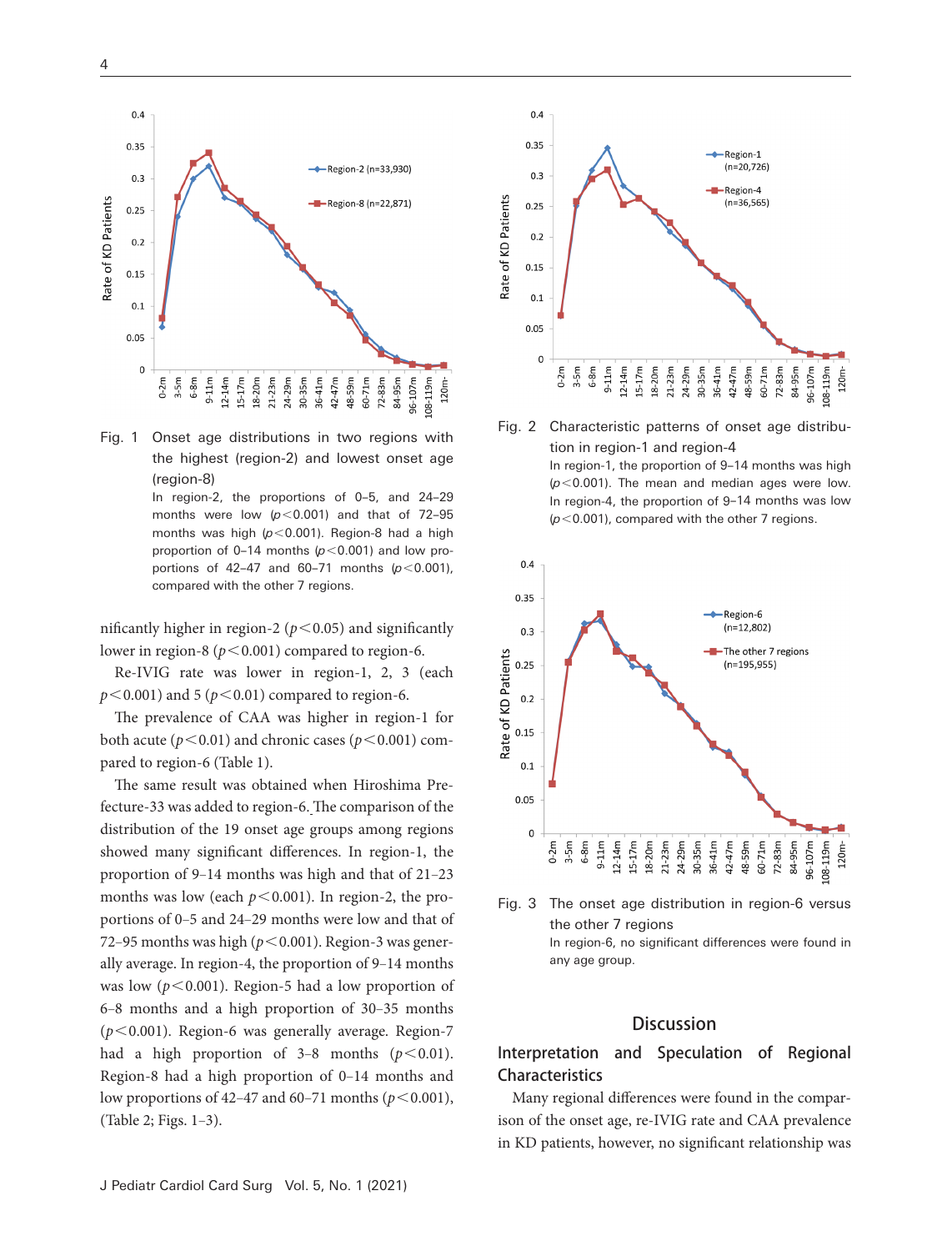found among them by multivariate analysis. It is unclear whether these differences are due to the nature of the disease itself, to interventions, or to the environmental factors surrounding patients.

Nevertheless, in region-1, 2, and 8, the onset age distribution, re-IVIG rate and prevalence of CAA showed characteristic patterns, and may require further explanation or interpretation.

In region-1, the re-IVIG rate tended to be low and CAA prevalence was high, suggesting the need to consider re-IVIG more aggressively.

In region-2, the onset age showed a characteristic distribution pattern and tended to be older, with a lower re-IVIG rate but lower prevalence of CAA. We cannot deny the existence of a regional factor that prevents the occurrence of CAA at an older age.

In region-8, the distribution of onset age showed the most characteristic pattern and tended to be younger, with a higher re-IVIG rate and higher prevalence of CAA. It cannot be denied that there is a regional factor that promotes the occurrence of CAA at a young age.

In region-6 (Okayama and Hyogo), where patients with YPT infection were reported, all analyses yielded average results. These findings suggest that YPT infection is not be eccentrically localized along the Seto Inland Sea coast.

#### YPT Infection

In Japan, outbreaks have been reported twice from Hiroshima and four times from Okayama after 1977. Outbreaks have also been reported from Mie, Gifu, Wakayama, Shimane, Niigata, Chiba, Nagano, and Aomori.<sup>6, 7)</sup> With an unclear nationwide distribution of sporadic cases, this infection may be distributed throughout Japan, rather than being confined to specific area. The co-existence of YPT infection with KD symptoms was first reported in  $1983$ ,  $8, 9)$  and once attracted attention as evidence supporting the KD super-antigen theory.10, 11) However, it is now attracting attention from a different point of view, as to whether it is a risk factor for refractory IVIG or CAA.<sup>1, 2)</sup> We now believe that YPT infection is a trigger factor for KD.12, 13)

#### Diagnosis of YPT Infection

A diagnostic test for YPT infection has recently become available in routine practice, with the use of the Loop-Mediated Isothermal Amplification (LAMP)

method, which provides rapid results compared to antibody testing. The LAMP method may be one of the essential tests for daily medical care of KD patients.<sup>2, 14, 15)</sup>

## Problems and Limitations of This Study

The age distribution of a single disease, such as measles or pertussis, has been found to vary from region to region.16) Many factors are thought to be involved, such as prevalence, population density, age composition, hygiene status, nutrition status, or extent of immunity acquisition, but the details are not yet fully understood. Therefore, a clear explanation may not be possible even if significant changes are observed.

It is unclear how often YPT infection is checked in daily practice of KD nationwide and whether or not each hospital reports cases of YPT infection with KD symptoms as KD cases. If YPT infection is considered to be a triggering factor for KD, it should be reported as a KD case. If YPT infection with KD symptoms is recognized as a different disease entity, it may not be reported as a KD case. However, given that all such cases are treated as KD in actual practice, the epidemiological survey results are unlikely to be biased.

The details of the KD treatment protocols used in each region, including the timing of re-IVIG, are unknown. The detailed population structure of each region is also unknown, which should be reflected in the age distribution of KD in each region and each age category.

Currently, the nationwide incidence of YPT infections is unknown. Therefore, there is no way to know how YPT infection actually affects the age distribution of KD in each region. There are occasional reports of YPT outbreaks from various places in Japan; however, the regional and temporal incidences of sporadic cases are completely unknown. There have been only two reports from Okayama and Hyogo regarding the incidence of YPT infection with KD as mentioned above. Its nationwide incidence over time is also completely unknown. The reports from Okayama and Hyogo covered cases reported between 1985 and 2004 and between 2013 and 2014, respectively. Our analysis in this study involved cases reported between 1999 and 2016; therefore the onset times of the target cases were different between the two previous reports and ours. We performed this analysis assuming a constant prevalence of YPT infection in each region over time, based on the simple idea that there may be regional differences in the age distribution